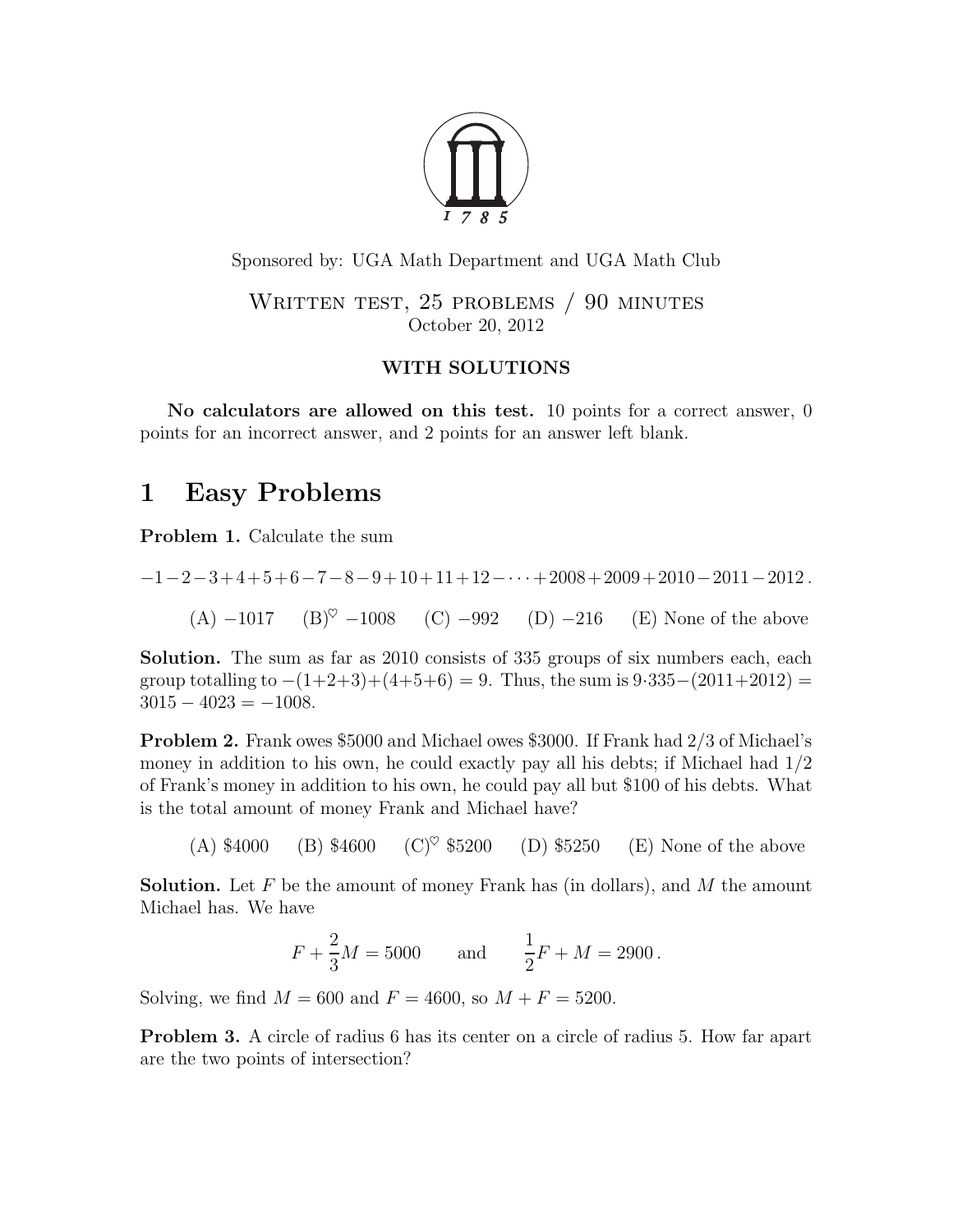(A)  $3\sqrt{2}$  (B)  $24/5$  (C) 5 (D)  $5\sqrt{2}$  (E)<sup> $\circ$ </sup>  $48/5$ 

Solution. We assume the smaller circle has its center at the origin. We may as well put the center of the larger circle at the point (0, 5). We want the intersection points  $(\pm x, y)$  of the circles  $x^2 + y^2 = 25$  and  $x^2 + (y - 5)^2 = 36$ . By algebra we find  $y = \frac{7}{5}$ 5 , and so  $x = \pm$ 1 5  $\sqrt{625 - 49} = \pm$ 24 5 . Thus, the distance between the two is  $\frac{48}{5}$ 5 . Problem 4. One pipe can fill a tank in 45 minutes and another can fill it in 30

minutes. If these two pipes are open and a third pipe is draining water from the tank, it takes 27 minutes to fill the tank. What is the time, in minutes, that it takes the third pipe alone to drain a full tank?

(A) 48 (B)<sup> $\heartsuit$ </sup> 54 (C) 60 (D) 64 $\frac{1}{2}$  (E) None of the above

**Solution.** In one hour, pipe 1 fills  $4/3$  of a tank and pipe 2 fills 2 tanks. Suppose pipe 3 empties x tanks in one hour. Since  $27/60 = 9/20$ , we have  $\frac{9}{20}(\frac{4}{3} + 2 - x) = 1$ , and so  $x = 10/9$ . That is, it takes pipe 3 9/10 hours, i.e., 54 minutes, to drain a full tank.

<span id="page-1-0"></span>**Problem 5.** A sphere is inscribed in a truncated right circular cone (so that it is tangent at the top, the bottom, and along the lateral surface of the cone). If the radii at the top and bottom are 1 and 9, what is the radius of the sphere?

(A)  $\sqrt{5}$  (B)<sup> $\heartsuit$ </sup> 3 (C)  $2\sqrt{5}$  (D)  $9/2$  (E) 5

**Solution.** Recall that if a point  $X$  is external to a circle, the two line segments containing  $X$  tangent to the circle have equal length. We then obtain a right triangle with height  $h$ , base 8, and hypotenuse 10. So  $h = 6$  and the radius of the sphere is 3.



**Problem 6.** Two real numbers are chosen at random between 0 and 10. What is the probability that their sum is greater than 8?

(A)  $32\%$  (B)  $55\%$  (C)  $60\%$  (D)  $62.8\%$  (E)<sup> $\heartsuit$ </sup>  $68\%$ 

**Solution.** We are considering the square  $0 \le x, y \le 10$  in the xy-plane. It has area 100. We wish to discard the triangle given by  $x + y \le 8$ , which has area 32. This leaves us with an area of 68, which accounts for 68% of the possibilities.

**Problem 7.** Let  $A$ ,  $B$ , and  $C$  be the real numbers defined by

$$
A = \sqrt{2 + \sqrt{2 + \sqrt{2 + \dots}}}
$$
  
\n
$$
B = \sqrt{6 + \sqrt{6 + \sqrt{6 + \dots}}},
$$
 and  
\n
$$
C = \sqrt{12 + \sqrt{12 + \sqrt{12 + \dots}}}
$$

Find  $A + B + C$ .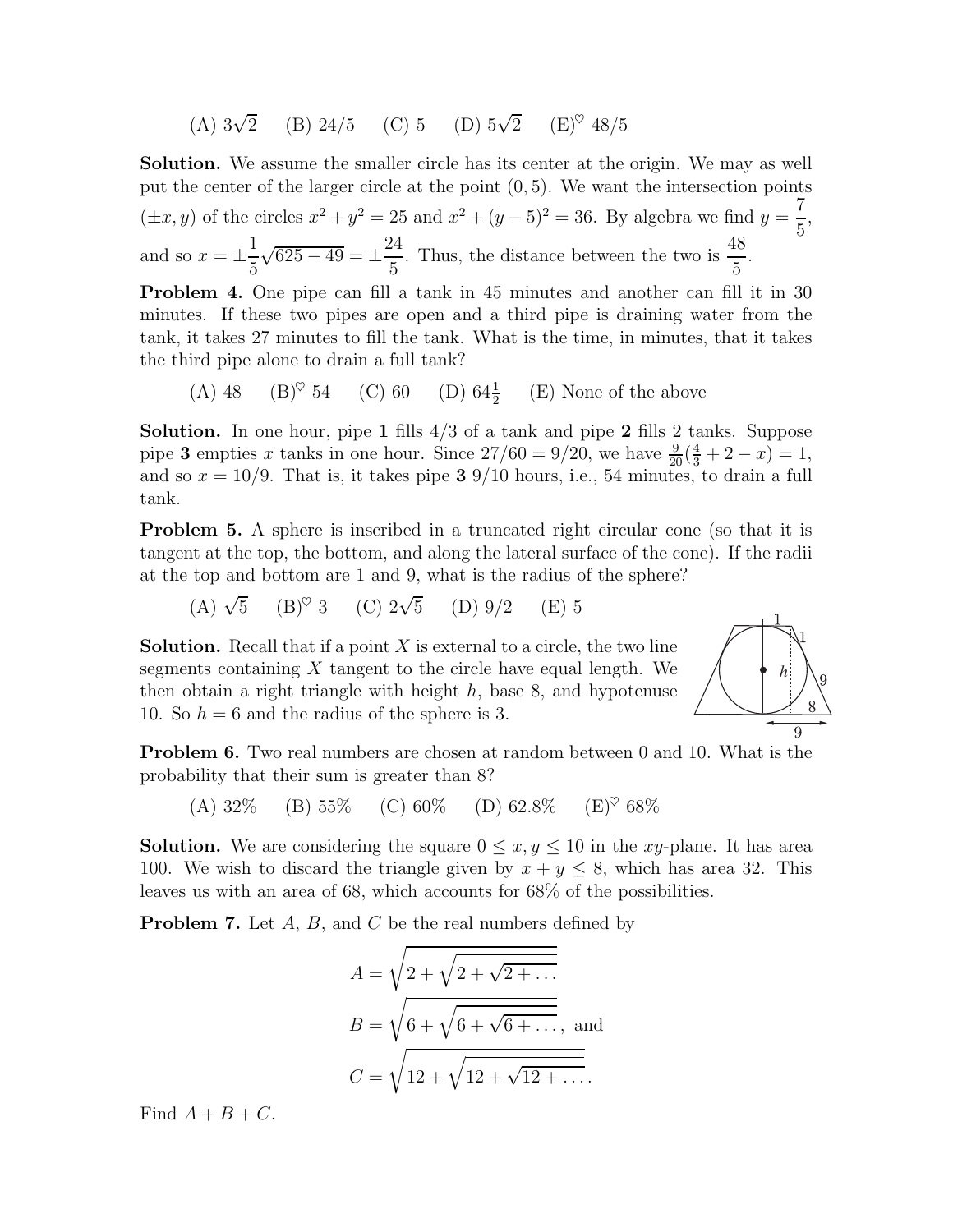(A) 6 (B)<sup>°</sup> 9 (C) 
$$
3\pi
$$
 (D)  $5 + 2\sqrt{5}$  (E)  $7\sqrt{2}$ 

**Solution.** If  $a > 0$  and  $x = \sqrt{a + \sqrt{a + \sqrt{a + \dots}}}$ , then  $x^2 = a + x$ , so  $x=\frac{1}{2}$  $\frac{1}{2}(1+\sqrt{1+4a})$ . Thus,

$$
A + B + C = \frac{1}{2} \left( (1 + \sqrt{1 + 4 \cdot 2}) + (1 + \sqrt{1 + 4 \cdot 6}) + (1 + \sqrt{1 + 4 \cdot 12}) \right)
$$
  
=  $\frac{1}{2} (3 + 3 + 5 + 7) = 9$ .

<span id="page-2-0"></span>Problem 8. A regular hexagon is inscribed in the unit circle and weights 1, 2, 3, 4, 5, 6 are placed consecutively at the vertices. How far from the center of the circle is the center of mass?



Since the total mass is  $1 + 2 + \cdots + 6 = 21$ , the center of mass is  $(6/21)\mathbf{v}_5$ , whose distance from the origin is 2/7.

**Problem 9.** Let  $A = \{0, 1, 2, 3, 5, 8, 13, 21, 34, 55\}$ . Note that the nonzero numbers in A are consecutive Fibonacci numbers. Define  $A + A + A = \{a + b + c : a, b, c \in A\}$ (note that  $a, b, c$  are not required to be distinct). What is the smallest positive integer that is not in  $A + A + A$ ?

(A) 20  $(B)^\heartsuit$  33 (C) 54 (D) 88 (E) 166

Solution. Every positive integer can be written uniquely as a sum of distinct Fibonacci numbers, provided no pair of consecutive numbers is used. (This can be proved by complete induction.) We want to find the smallest positive integer that cannot be written as the sum of three Fibonacci numbers: Take the sum of the four smallest non-consecutive Fibonacci numbers,  $1 + 3 + 8 + 21 = 33$ .

Problem 10. Instead of putting three tennis balls of radius 1 in a can, a mathematician's pencil (i.e., a line segment) is inserted in place of the middle ball in such a way that when it is tangent to both remaining balls (with both ends touching the can), the top ball is at its usual height. How long is the pencil?

(A) 3 (B)  $2\sqrt{3}$  (C)  $7/2$  (D)<sup> $\heartsuit$ </sup> 4 (E)  $4\sqrt{3}$ 

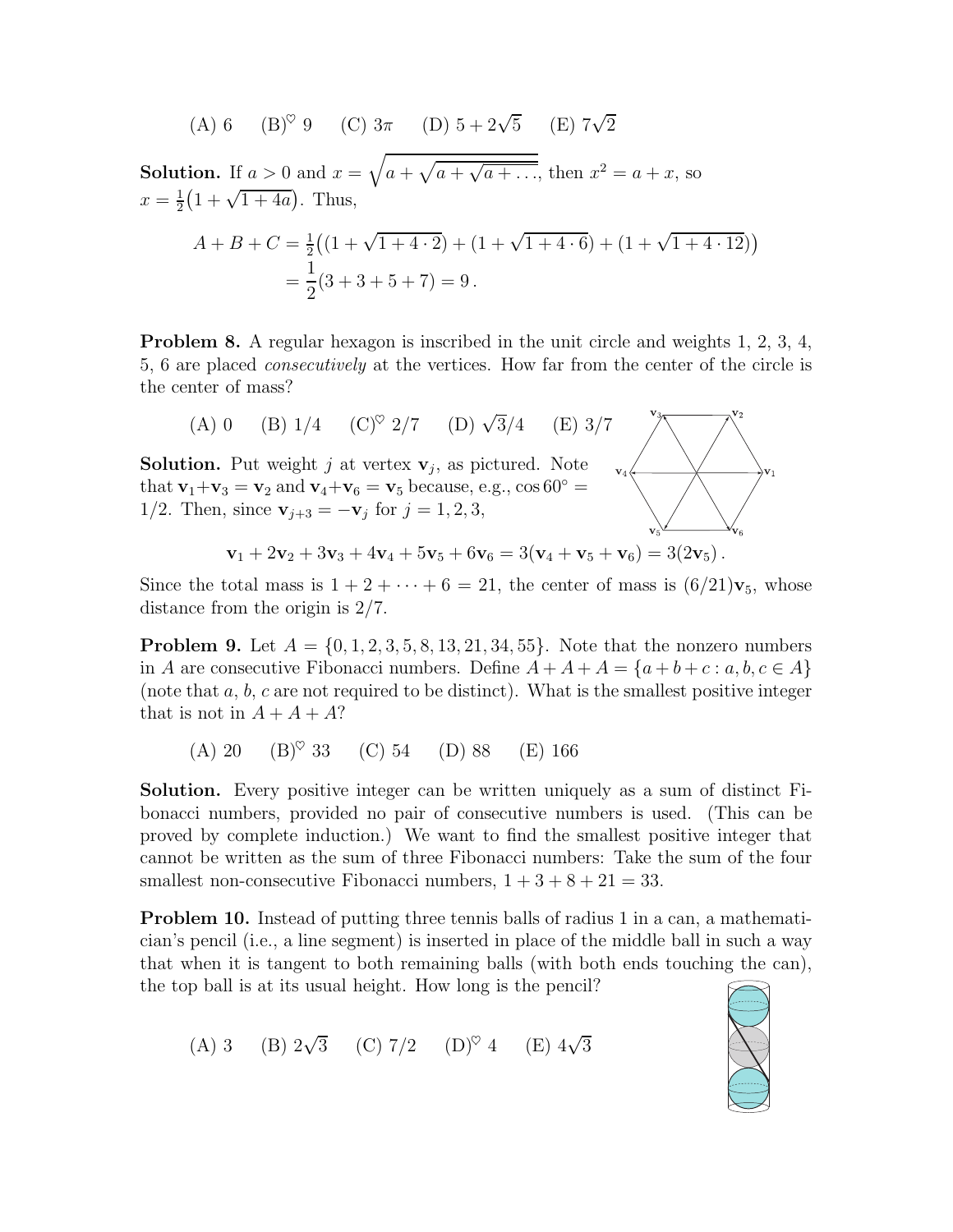Solution. As we see in the diagram, the key is congruent triangles. Half the pencil is AC, and  $\triangle ADC \cong \triangle CBO$ . The triangles are clearly similar (e.g.,  $\angle OCB + \angle ACD = 90^{\circ}$ ), but since OB and CD are both radii, they are equal; thus, the triangles are congruent. Therefore,  $AC = OC = 2$ , and the pencil has length 4.



## <span id="page-3-2"></span>2 Medium Problems

**Problem 11.** How many pairs of rational numbers  $(a, b)$  are there for which

$$
(a+bi)^7 = a - bi?
$$

(Remember that  $i^2 = -1$ .)

(A) 2 (B) 4 (C)<sup> $\heartsuit$ </sup> 5 (D) 8 (E) 9

**Solution.** Let  $z = a + bi$ . We have  $|z|^7 = |\overline{z}| = |z|$ , so either  $z = 0$  or  $|z| = 1$ . In the latter case, we have  $\overline{z} = 1/z$ , so  $z^8 = 1$ . We ask how many solutions have rational coordinates. The eighth roots of unity are  $\pm 1, \pm$ 1  $\frac{1}{\sqrt{2}} \pm i$ 1  $\frac{1}{\sqrt{2}}$ , and  $\pm i$ . Four of these have rational coordinates. This makes five solutions, in total.

<span id="page-3-1"></span>**Problem 12.** Suppose  $\theta$  and  $\phi$  are real numbers for which

$$
\sin(\theta) + \sin(\phi) = 1/2 \quad \text{and} \quad \cos(\theta) + \cos(\phi) = -1/2.
$$

What is the value of  $\sin(\theta + \phi)$ ?

$$
(A)^{\heartsuit} -1
$$
 (B)  $-1/2$  (C) 0 (D)  $\sqrt{3}/2$  (E) 1

Solution. Adding the equations, we get

$$
\sin(\theta) + \cos(\theta) + \sin(\phi) + \cos(\phi) = 0.
$$

Multiplying by  $1/\sqrt{2}$  and recalling the addition formula  $\sin(\alpha + \beta) = \sin(\alpha)\cos(\beta) + \beta$  $\cos(\alpha)\sin(\beta)$ , we have

$$
\sin\left(\theta + \frac{\pi}{4}\right) + \sin\left(\phi + \frac{\pi}{4}\right) = 0.
$$

It follows that either

$$
\theta + \pi/4 = -(\phi + \pi/4), \text{ from which we obtain } \theta = -\phi - \pi/2, \text{ or}
$$

$$
\theta + \pi/4 = \pi + \phi + \pi/4, \text{ from which we obtain } \theta = \pi + \phi.
$$

The latter choice contradicts the first of the given equations. Thus,  $\theta + \phi = -\pi/2$ , and  $\sin(\theta + \phi) = -1$ .

<span id="page-3-0"></span>Alternative solution: Consider the unit complex numbers  $z = \cos \theta + i \sin \theta$  and  $w =$  $\cos \phi + i \sin \phi$ . Then we are given the fact that  $z + w = \frac{1}{2}$  $\frac{1}{2}(-1+i) = \frac{1}{\sqrt{2}}$  $\frac{1}{2}\zeta$ , where  $\zeta = \cos(3\pi/4) + i \sin(3\pi/4)$ . Multiplying by  $1/\zeta = \overline{\zeta}$  rotates the picture an angle  $-3\pi/4$ . In particular, if we let  $z' = \overline{\zeta}z$  and  $w' = \overline{\zeta}w$ , then  $z' + w' = 1/\sqrt{2}$ , and so it follows that  $w' = \overline{z'}$  and  $z'w' = 1$ . From this we have  $zw = (\zeta z)(\zeta w) = \zeta^2 = -i$ . But  $zw = \cos(\theta + \phi) + i\sin(\theta + \phi)$ , so  $\sin(\theta + \phi) = -1$ .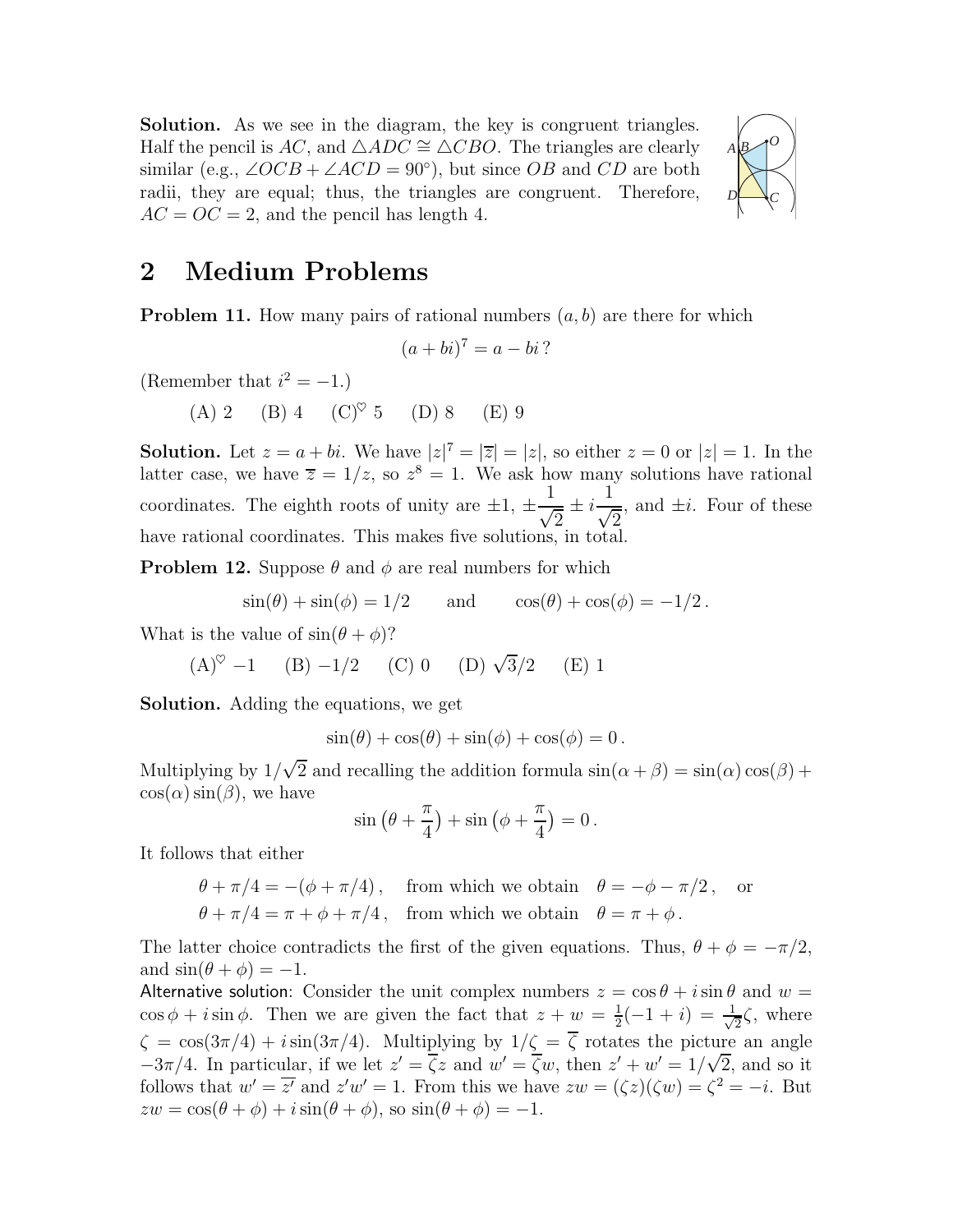**Problem 13.** N congruent circles are packed tightly around a circle of radius 1 and inside a concentric circle (which shrinks as  $N$  gets bigger). As  $N$  goes to infinity, what fraction of the area of the outer ring is covered by the circles?

(A) 
$$
\pi/6
$$
 (B)  $3/4$  (C)<sup>°</sup>  $\pi/4$  (D)  $3\pi/10$  (E) 1

**Solution.** If we pack N circles of radius r around the unit circle, each of them subtends an angle of  $2\alpha = 2\pi/N$  at the origin. Then  $\alpha = \alpha_N = \pi/N$  and  $\sin \alpha_N = r/(1+r)$ . The total area of these circles is  $N\pi r^2$  and the fraction of the area of the outer ring is



$$
\frac{N\pi r^2}{\pi((1+2r)^2-1)} = \frac{Nr^2}{4(r+r^2)} = \frac{N}{4}\frac{r}{1+r} = \frac{N}{4}\sin\alpha_N.
$$

We know that  $N \sin \alpha_N = N \sin$  $\pi$  $\frac{n}{N} \to \pi$  as  $N \to \infty$ . (Without calculus, we can recognize this as follows: The circumference of an inscribed regular N-gon in the unit circle is  $2N \sin(\pi/N)$ , and this approaches  $2\pi$  as  $N \to \infty$ .) Therefore, our limiting fraction is  $\pi/4$ .

**Problem 14.** For each number  $n > 1$ , let

$$
s_n = \frac{1}{2^n} + \frac{1}{3^n} + \frac{1}{4^n} + \dots
$$

What is the value of the infinite sum  $s_2 + s_3 + s_4 + \ldots$ ?

(A) 2 (B) 
$$
\pi^2/6
$$
 (C)  $e^{\pi}$  (D) infinite (E)<sup>°</sup> None of the above

Solution. We have

$$
\sum_{n=2}^{\infty} s_n = \sum_{n=2}^{\infty} \sum_{j=2}^{\infty} \frac{1}{j^n} = \sum_{j=2}^{\infty} \sum_{n=2}^{\infty} \frac{1}{j^n}
$$
  
= 
$$
\sum_{j=2}^{\infty} \frac{\frac{1}{j^2}}{1 - \frac{1}{j}} = \sum_{j=2}^{\infty} \frac{1}{j(j-1)} = \sum_{j=2}^{\infty} \left(\frac{1}{j-1} - \frac{1}{j}\right) = 1.
$$

**Problem 15.** How many subsets of  $\{1, 2, 3, 4, \ldots, 10\}$  contain no pair of consecutive integers?

(A) 105 (B)<sup> $\heartsuit$ </sup> 144 (C) 256 (D) 512 (E) None of the above

**Solution.** Let  $A_n$  be the number of subsets of  $\{1, 2, \ldots, n\}$  without a pair of consecutive integers. We claim that  $A_n = F_{n+2}$ , where  $F_m$  denotes the  $m<sup>th</sup>$  Fibonacci number. The asserted equality is obvious for  $n = 0$  and  $n = 1$ . To prove it in general, it is enough to demonstrate the recurrence relation  $A_{n+1} = A_n + A_{n-1}$ .

Given a subset of  $\{1, 2, \ldots, n\}$  with no consecutive integers, let us count how many ways there are to extend it to a subset of  $\{1, 2, \ldots, n+1\}$  with no consecutive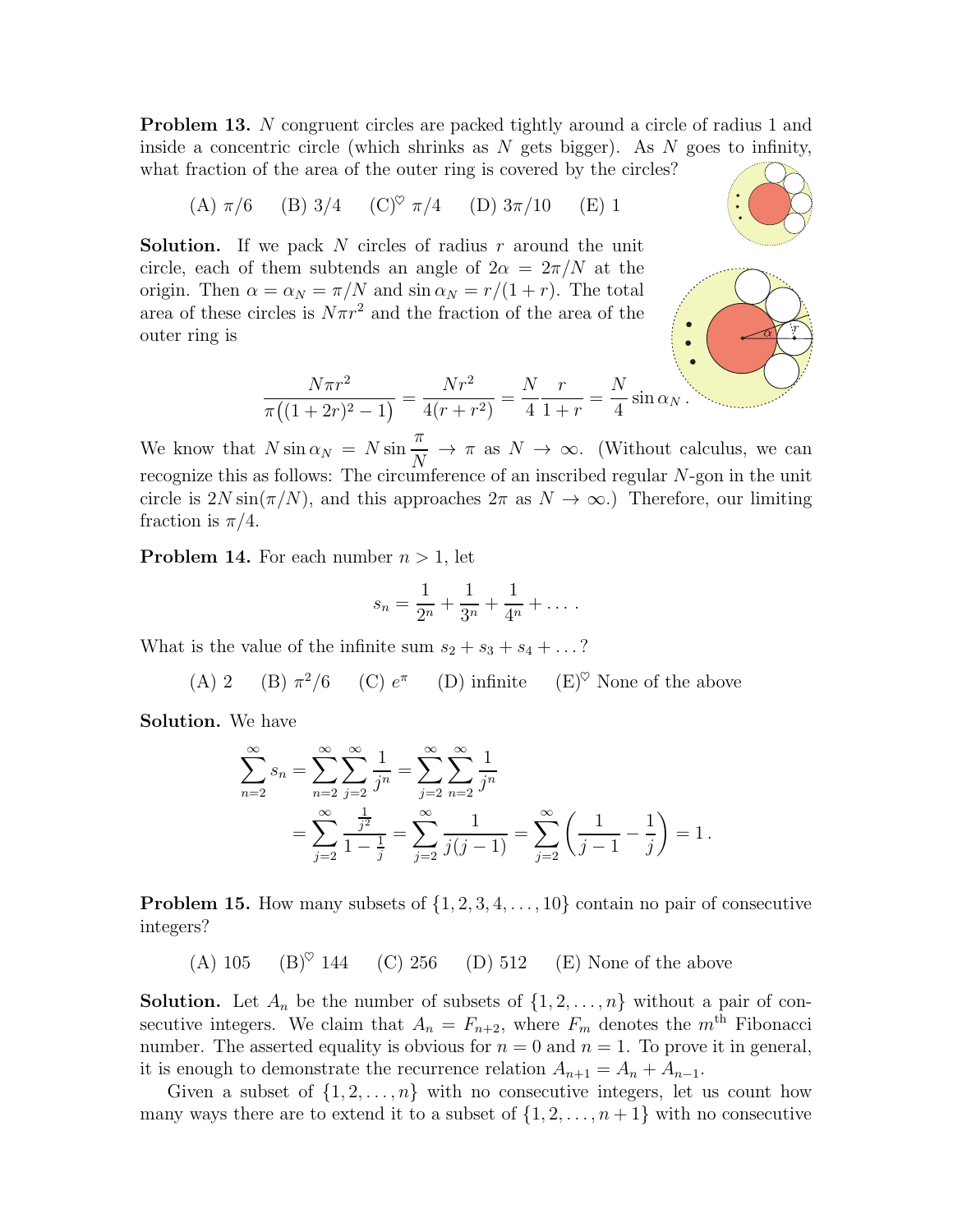integers. (By an extension of a given set, we mean a subset of  $\{1, 2, \ldots, n+1\}$  whose intersection with  $\{1, 2, \ldots, n\}$  is the original set.) If our given subset S contains n, then S itself is the only extension of  $\{1, 2, \ldots, n+1\}$ . If S does not contain n, then there are two extensions, namely S and  $S \cup \{n+2\}$ . So

$$
A_{n+1} = #\{S \text{ containing } n\} + 2\# \{S \text{ not containing } n\}
$$
  
=  $(\# \{S \text{ containing } n\} + \# \{S \text{ not containing } n\}) + \# \{S \text{ not containing } n\}$   
=  $A_n + A_{n-1}$ ,

as desired.

In the original problem,  $n = 10$ , and so the answer is  $F_{12} = 144$ .

Problem 16. The future UGA math department has offices numbered 1 through 2012. A madman breaks into the building and scrawls a 1 on the markerboard outside each office. He then turns around and writes a 2 on the markerboard of each even-numbered office. Turning around again, he puts a 3 on those whiteboards whose office numbers are multiples of 3. He continues the same process for 2009 more steps. Finally, he leaves the building and turns himself in to the police.

When the madman is gone, FBI consultant Charlie Eppes totals the numbers on each whiteboard. On how many whiteboards does Charlie find an even sum?

(A) 44 (B) 1024 (C)<sup> $\heartsuit$ </sup> 1937 (D) 1998 (E) None of the above

Solution. We begin by counting the number of whiteboards for which the sum is odd. After the dust has settled, the sum of the numbers on the  $n<sup>th</sup>$  whiteboard is precisely the sum of the positive divisors of n, usually denoted  $\sigma(n)$ . If we write the prime factorization of  $n$  in the form

$$
n=p_1^{e_1}\cdots p_k^{e_k},
$$

then it is not hard to prove that

$$
\sigma(n) = \prod_{i=1}^{k} (1 + p_i + p_i^2 + \dots + p_i^{e_i}).
$$

In order for the right-hand product to be odd, it is necessary and sufficient that each of the factors be odd. Now the sum  $1+p_i+p_i^2+\cdots+p_i^{e_i}$  is odd if and only if  $p_i = 2$  or  $e_i$  is even. It follows that  $\sigma(n)$  is odd precisely when we can write  $n = m^2$  or  $n = 2m^2$ for some integer m.

The number of squares up to 2012 is  $\left[\sqrt{2012}\right] = 44$ , and the number of integers which are twice a square up to 2012 is  $\left[\sqrt{\frac{1006}{1006}}\right] = 31$ . So the number of whiteboards with an odd sum is 75, and the number with an even sum is  $2012 - 75 = 1937$ .

Problem 17. A regular hexagon is inscribed in the unit circle and weights 1, 2, 3, 4, 5, 6 are placed in some order at the vertices. What is the maximum distance from the center of the circle that you can arrange the center of mass to be?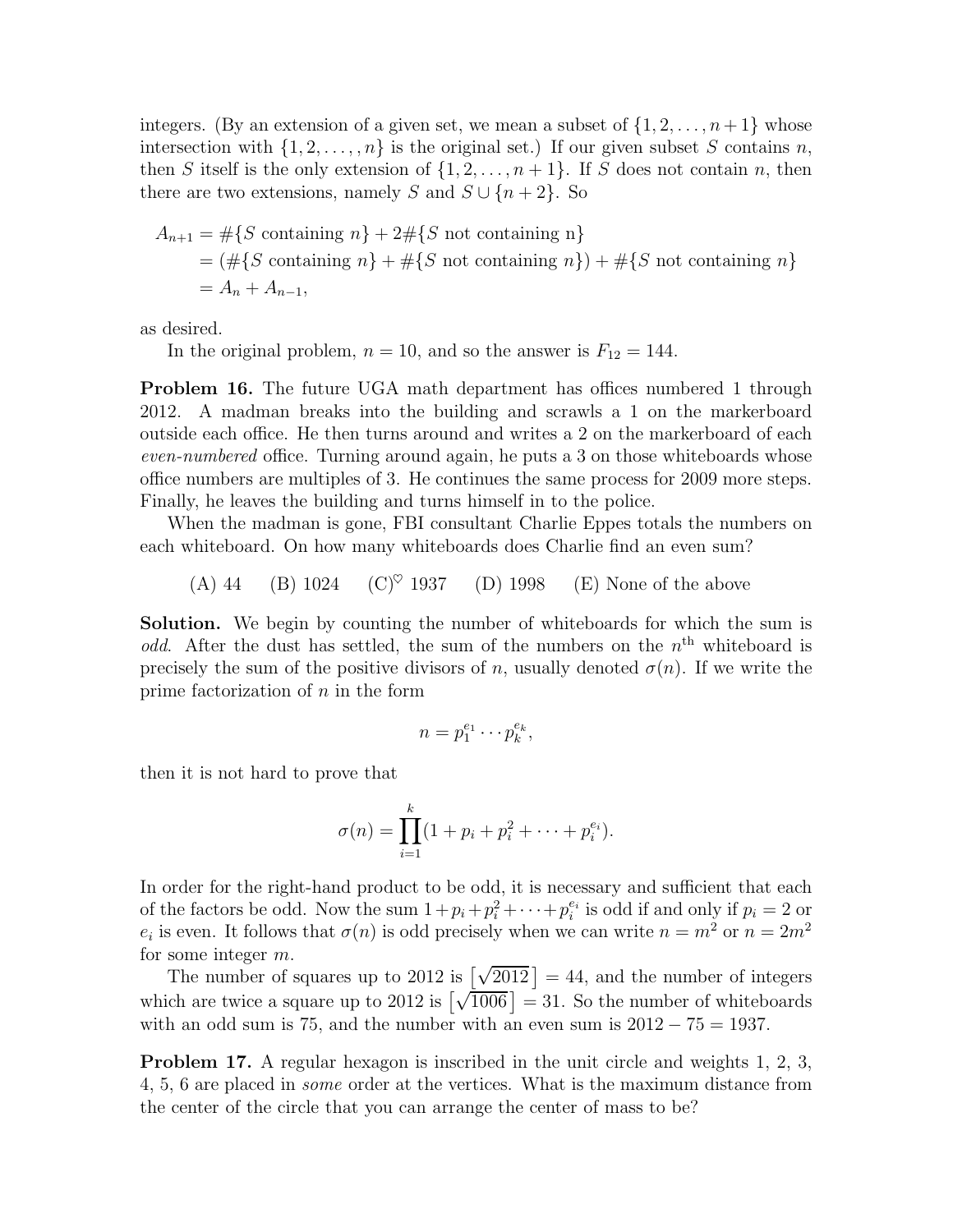(A) 
$$
2/7
$$
 (B)  $1/3$  (C)  $4\sqrt{3}/21$  (D)<sup>°</sup>  $2\sqrt{13}/21$  (E)  $\sqrt{57}/21$ 

**Solution.** Following the solution of problem  $\#8$ , we want a permutation  $\sigma$  of  $\{1, 2, \ldots, 6\}$  so that  $S = \sum_{i=1}^n$ 6  $j=1$  $\sigma(j)$ **v**<sub>j</sub> will have maximum length. (Then we multiply this vector by 1/21 to obtain the center of mass.) Recalling that  $\mathbf{v}_{j+3} = -\mathbf{v}_j$ ,  $j = 1, 2, 3$ , we rewrite this sum as  $a\mathbf{v}_1 + b\mathbf{v}_2 + c\mathbf{v}_3$ , where  $a = \sigma(1) - \sigma(4)$ ,  $b = \sigma(2) - \sigma(5)$ , and  $c = \sigma(3) - \sigma(6)$ . For the sum to be as large a vector as possible, we want three consecutive vertices to have positive coefficients, and we may as well take these to be  $v_1$ ,  $v_2$ , and  $v_3$ . Since the coefficients add to 21, the largest  $a + b + c$  can be is  $(4+5+6) - (1+2+3) = 9$ . Now consider

$$
\mathbf{S} = a \begin{bmatrix} 1 \\ 0 \end{bmatrix} + b \begin{bmatrix} 1/2 \\ \sqrt{3}/2 \end{bmatrix} + c \begin{bmatrix} -1/2 \\ \sqrt{3}/2 \end{bmatrix} = \frac{1}{2} \begin{bmatrix} 2a + b - c \\ \sqrt{3}(b + c) \end{bmatrix}.
$$

Then

$$
\|\mathbf{S}\|^2 = \frac{1}{4}((2a+b-c)^2 + 3(b+c)^2) = (a^2 + b^2 + c^2) + (ab - ac + bc)
$$
  
=  $(a+b+c)^2 - (ab+bc+3ac)$ 

We assert that the way to maximize this quantity is to make  $a+b+c=9$  and *minimize*  $ab + bc + 3ac$ . We tabulate the possibilities (using the *a-c* symmetry), remembering that  $1 \leq a, b, c \leq 5$ :

| $\boldsymbol{a}$ | $\mathcal C$ | $b(a+c)+3ac$ |    |
|------------------|--------------|--------------|----|
| 3                | 3            | 45           | 36 |
| 2                |              | 38           | 43 |
| $\overline{2}$   |              | 32           | 49 |
| 1                | 3            | 29           | 52 |
|                  |              | 32           | 49 |
| 1                | 5            | 33           |    |

Corresponding to the optimal S is the center of mass at distance  $2\sqrt{13}/21 \approx 0.34$ from the origin. (This shows, by the way, that considering the next case, where  $a + b + c = 7$ , cannot lead to an optimal result.)

Problem 18. How many times do you expect to have to roll a fair die in order to get each of the numbers one through six to appear?

(A) 6 (B) 10 (C) 12 (D)<sup> $\heartsuit$ </sup> 15 (E) None of the above

Solution. The heuristic is this: If the probability of a particular outcome of an experiment is  $p$ , then in N repetitions, we would expect on average to have that outcome appear  $pN$  times (at least when N is very large). So in the long run, the average number of repetitions we must have for each successful outcome is  $N/Np =$  $1/p$ . For example, we expect, on average, to toss a coin *twice* in order to get "heads."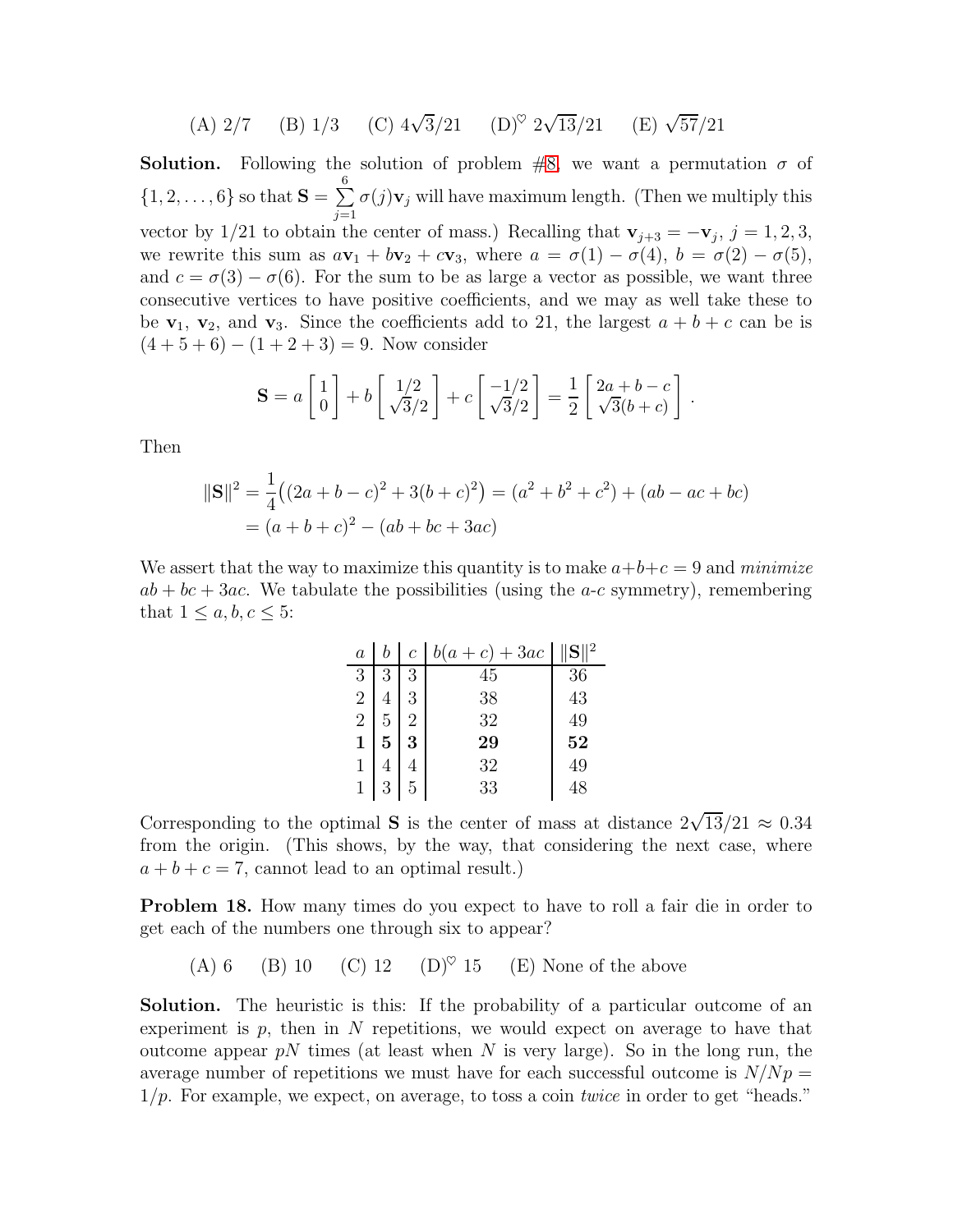It's easy now to solve the problem. With the first roll you get the first number (say 1). The probability of getting any one of numbers 2 through 6 in a roll is 5/6, so we expect to have to roll 6/5 times to have this result. Having obtained one of these (say 2), the probability of getting one a roll of 3 through 6 is  $4/6$ , so we expect to have to make 6/4 rolls of the die. Having obtained one of these (say 3), the probability getting one of cards 4 through 6 is  $3/6$ , and so we expect to make  $6/3$  rolls to do so. To get one of the remaining values we expect to make 6/2 rolls, and, last, when we lack one value, we expect to make 6 rolls in order to obtain it. So, in sum, we expect to have to make

$$
1 + \frac{6}{5} + \frac{6}{4} + \frac{6}{3} + \frac{6}{2} + 6 = 6\left(\frac{1}{6} + \frac{1}{5} + \frac{1}{4} + \frac{1}{3} + \frac{1}{2} + 1\right) = \frac{147}{10} = 14.7
$$

rolls. Thus, we expect to need 15 rolls of the die.

**Problem 19.** Let  $d_n$  be the final digit before the decimal point of  $(2 + \sqrt{5})^n$ . For example,  $d_3 = 6$ , since  $(2 + \sqrt{5})^3 = 76.0131...$  Find  $d_1 + d_2 + d_3 + \cdots + d_{2012}$ .

 $(A)^\heartsuit$  9054 (B) 9060 (C) 10060 (D) 11066 (E) None of the above

**Solution.** Let  $a_n = [(2 + \sqrt{5})^n]$ , and notice that  $d_n$  is just the units digit of  $a_n$ . Set

$$
b_n = (2 + \sqrt{5})^n + (2 - \sqrt{5})^n
$$

.

Then  $b_n$  is an integer; moreover, the summand  $(2-\sqrt{5})^n$  is smaller than 1 in absolute value and alternates in sign. It follows that  $a_n = b_n - 1$  if n is even, and  $a_n = b_n$  if n is odd. Also, the  $b_n$  satisfy the recurrence

$$
b_{n+1} = 4b_n + b_{n-1}.
$$

(For example, this is easy to verify by induction.) Now starting with  $n = 0$ , the sequence of units digits of the  $b_n$  is  $2, 4, 8, 6, 2, 4, 8, 6, \ldots$ . So the sequence of units digits of the  $a_n$  is (again starting with  $n = 0$ ) 1, 4, 7, 6, 1, 4, 7, 6, .... Since 2012 is a multiple of 4, the sum of the first 2012 values  $d_n$  is

$$
(1+4+7+6) \cdot \frac{2012}{4} = 9054.
$$

**Problem 20.** For how many positive integers  $n$  can we fit tightly packed congruent circles of radius 1 in the ring between concentric circles of radii n and  $n + 2$ ?



Solution. Obviously (as we know from the ciphering round), we can pack 6 unit circles between concentric circles of radii 1 and 3. But this is the only solution! As in the solution of problem  $\#13$ , if we can pack N unit circles between concentric circles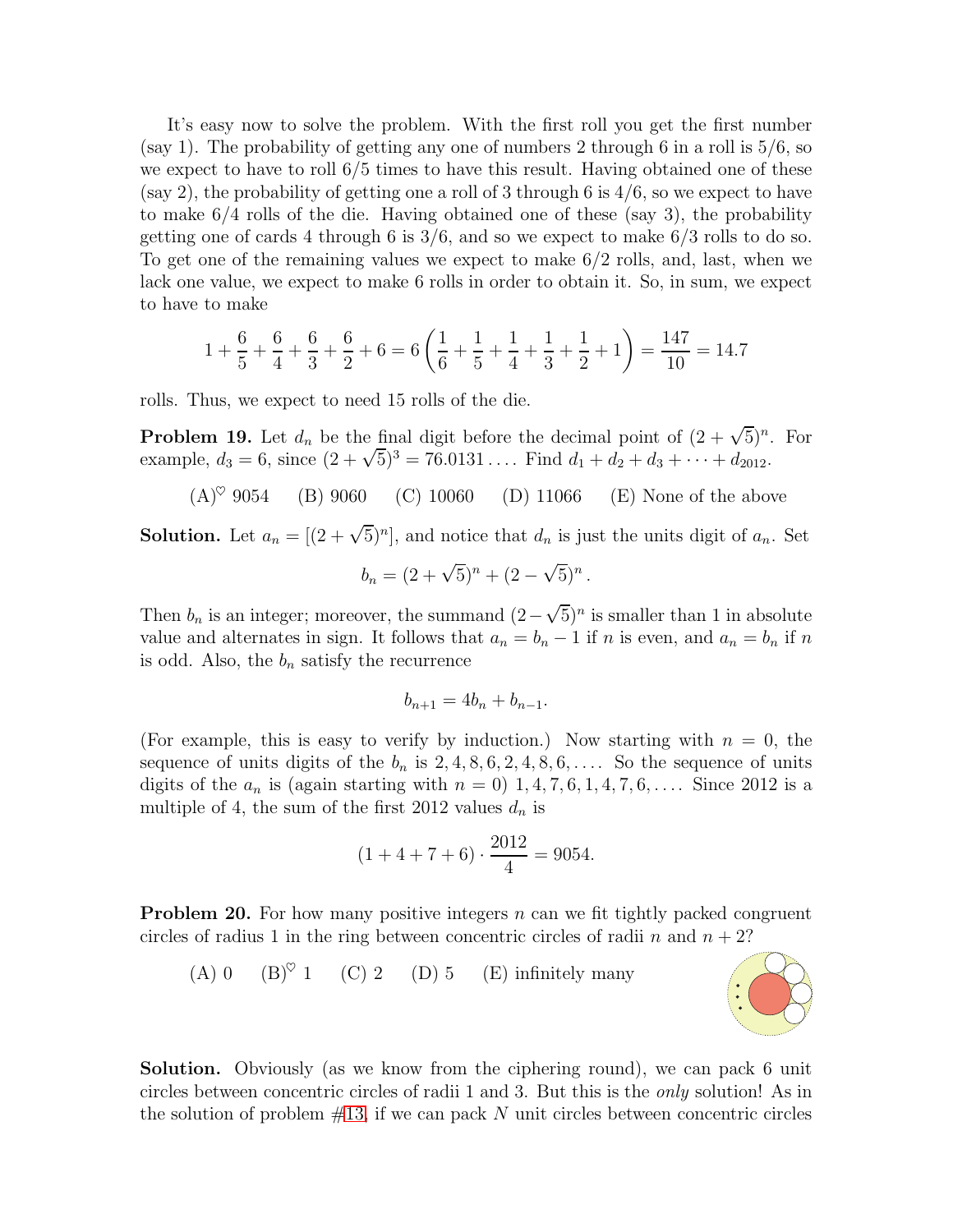of radii n and  $n+2$  if and only if  $\sin(\pi/N) = 1/(n+1)$ . So we want to know for how many values of  $\theta = \pi/N$  we can have  $\sin \theta = 1/(n+1)$  for some  $n \in \mathbb{N}$ . Equivalently, by Euler's formula, we are asking that  $e^{\pm i\theta} = \cos \theta \pm i \sin \theta$  be roots of the polynomial  $z^N = e^{i\pi} = -1$ . This means that  $e^{\pm i\theta}$  is what's called an *algebraic integer* (a root of a polynomial with integer coefficients and leading coefficient 1).

Now, here's an important (but not totally obvious) fact: The set of algebraic integers forms a subring of C; that is, the set is closed under addition and multiplication. Thus, if  $e^{i\theta}$  is an algebraic integer, then so is  $2\sin\theta = i(e^{i\theta} - e^{-i\theta})$ . But the only rational numbers that are algebraic integers are integers themselves, so we must have  $2\sin\theta = 0$ ,  $\pm 1$ , or  $\pm 2$ , so  $n + 1 = 1$  or 2. These correspond to  $N = 2$  and  $N = 6$ . respectively. The case  $N = 2$  cannot occur in our situation.

**Problem 21.** An integer  $n \geq 0$  is called *automorphic* if the decimal expansion of  $n^2$ ends in the same digits as n (in order). For example, 0 is automorphic, since  $0^2 = 0$ , and 76 is automorphic, since  $76^2 = 5776$ . How many automorphic numbers are there between 0 and 10, 000, inclusive?

(A) 4 (B) 6 (C) 8 (D)♥ 9 (E) 10

**Solution.** The positive integer n is a d-digit "automorph" precisely when n is a solution of the congruence  $n^2 \equiv n \pmod{10^d}$ . Equivalently, n must be a solution of the simultaneous congruences

$$
n^2 \equiv n \pmod{5^d} \text{ and } n^2 \equiv n \pmod{2^d}.
$$

The first of these congruences translates to the requirement that  $5^d$  divides  $n^2 - n =$  $n(n-1)$ . Since n and  $n-1$  cannot both be multiples of 5, the divisibility holds exactly when  $5^d$  divides n or  $5^d$  divides  $n-1$ . Similarly, the second congruence displayed above holds exactly when  $2^d$  divides n or  $2^d$  divides n−1. We conclude that a d-digit number  $n$  is an automorph exactly when

$$
n \equiv 0, 1 \pmod{5^d} \text{ and } n \equiv 0, 1 \pmod{2^d}.
$$

These simultaneous congruences always have two solutions (mod  $10<sup>d</sup>$ ), 0 and 1; for  $d = 1$  we also obtain the two remaining single-digit automorphs, 5 and 6. If  $d > 1$ , the only possibilities for automorphs are solutions to

 $n \equiv 0 \pmod{5^d}$  and  $n \equiv 1 \pmod{2^d}$ 

or

$$
n \equiv 1 \pmod{5^d}
$$
 and  $n \equiv 0 \pmod{2^d}$ .

For small d, the moduli are small enough that these systems can be solved by inspection (cycling through solutions to the first congruence until one reaches a solution of the second). For  $d = 2$ , the solutions are  $n = 25$  and  $n = 76$ , which give us the two-digit automorphs. For  $d = 3$ , the solutions are  $n = 625$  and  $n = 376$ , which are the 3-digit automorphs. When  $d = 4$ , the solutions are  $n = 625$  and  $n = 9376$ ; only the latter is a 4-digit automorph. So the set of automorphs up to 10000 is  $\{0, 1, 5, 6, 25, 76, 376, 625, 9376\}$ . So there are 9 such numbers.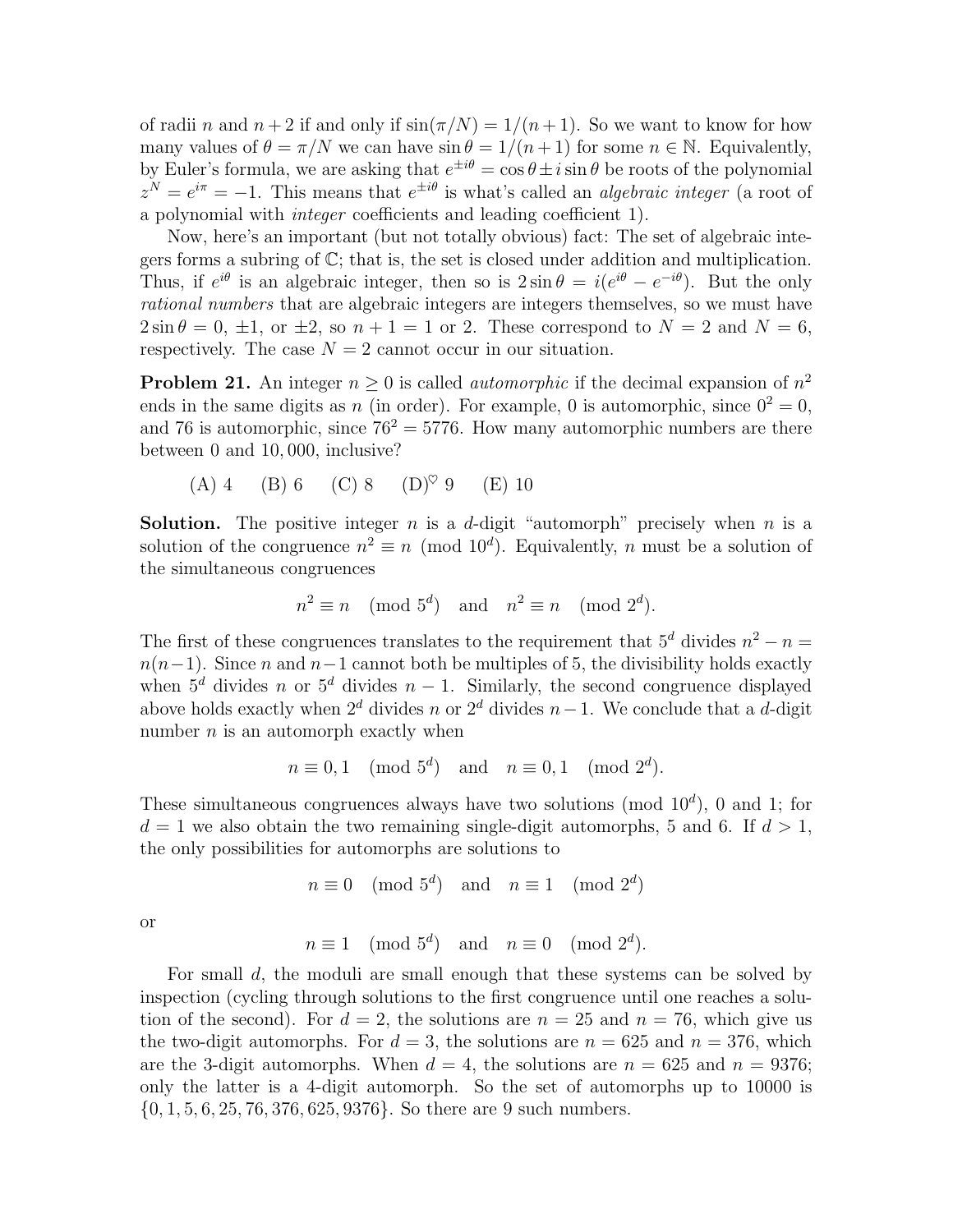## 3 Hard Problems

**Problem 22.** For  $1 \leq m < n$  consider the equation

$$
1 + 2 + \cdots + m = (m + 1) + (m + 2) + \cdots + n.
$$

There are two "small" solutions, namely  $(m, n) = (2, 3)$  and  $(m, n) = (14, 20)$ . How many solutions are there with  $20 < n \leq 2012$ ?

(A) 0 (B) 1 (C) $^\heartsuit$  2 (D) 3 (E) 4

**Solution.** The given equation is equivalent to  $2 \sum_{n=1}^{m}$  $i=1$  $i = \sum_{n=1}^{n}$  $i=1$ i, so we need to solve  $m(m + 1) = n(n + 1)/2$ . Completing the square, we get

$$
(m + \frac{1}{2})^2 - \frac{1}{4} = \frac{1}{2} \left( (n + \frac{1}{2})^2 - \frac{1}{4} \right), \text{ and so}
$$
  
2(2m + 1)<sup>2</sup> = (2n + 1)<sup>2</sup> + 1.

That is,  $(2m+1, 2n+1)$  is an *odd* solution of Pell's equation  $2x^2 = y^2 + 1$ . Now,  $(x, y)$  is a solution of Pell's equation if and only if  $y/x$  is a continued fraction approximation of  $\sqrt{2}$ . (See, for example, <http://mathworld.wolfram.com/PellEquation.html>.) Since  $\sqrt{2} = [1; 2, 2, 2, 2, \ldots]$ , i.e.,

$$
\sqrt{2} = 1 + \cfrac{1}{2 + \cfrac{1}{2 + \cfrac{1}{2 + \ddots}}},
$$

its convergents are

$$
1, \frac{3}{2}, \frac{7}{5}, \frac{17}{12}, \frac{41}{29}, \frac{99}{70}, \frac{239}{169}, \frac{577}{408}, \frac{1393}{985}, \frac{3363}{2378}, \frac{8119}{5741}, \dots
$$

The convergents with odd numerators and denominators correspond to solutions  $(m, n)$  as follows:

| convergent | (m, n)     |
|------------|------------|
|            | (0, 0)     |
| 7/5        | (2,3)      |
| 41/29      | (14, 20)   |
| 239/169    | (84, 119)  |
| 1395/985   | (492, 697) |

<span id="page-9-0"></span>Any remaining convergents correspond to  $n > 2012$ , and so there are two solutions with  $20 < n \le 2012$ .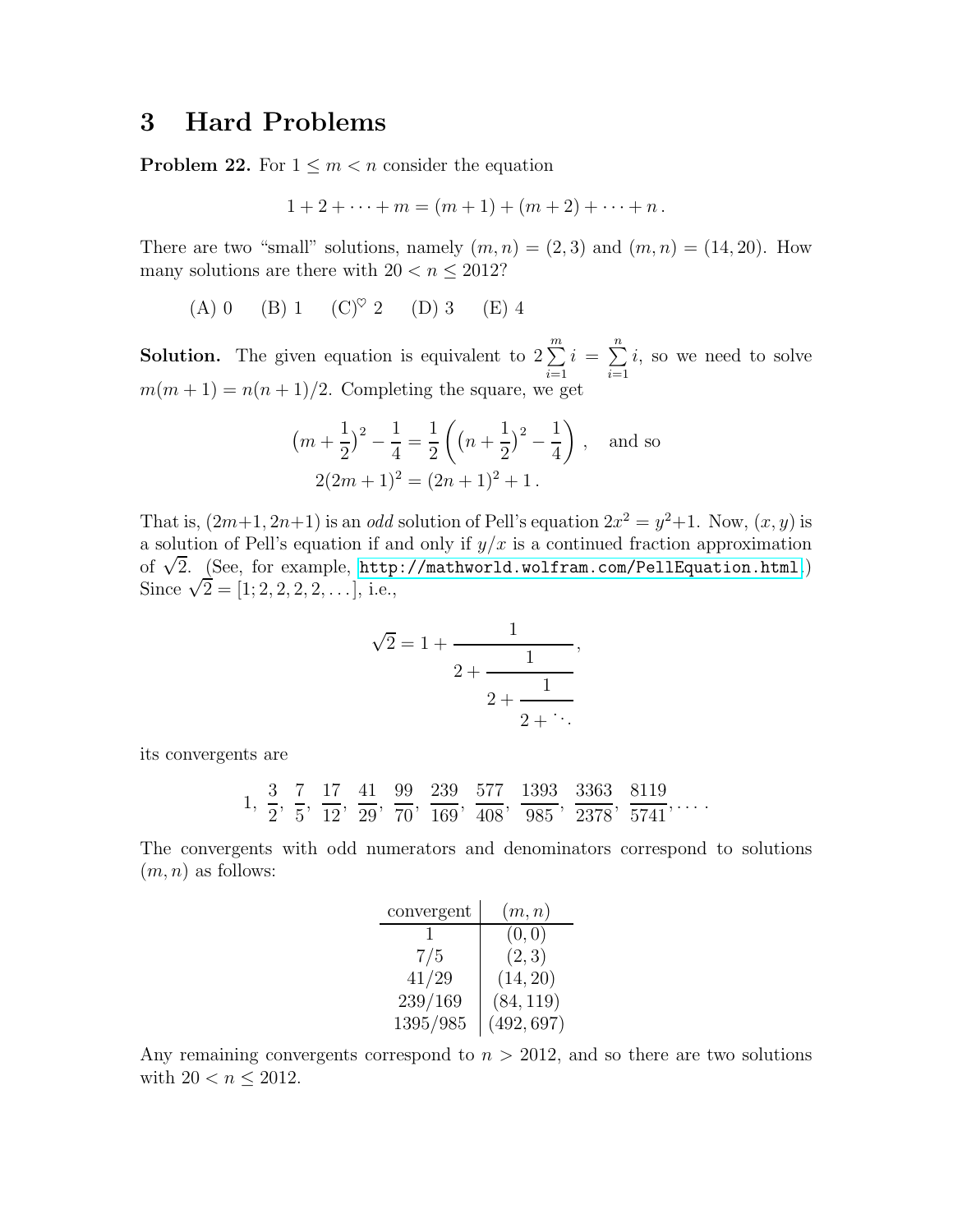**Problem 23.** Recall that  $[x]$  denotes the greatest integer  $\leq x$ . Determine

$$
\left[\frac{1}{1^{2/3}} + \frac{1}{2^{2/3}} + \dots + \frac{1}{1000^{2/3}}\right].
$$
  
(A) 22 (B) 26 (C) 28 (D) 499 (E)<sup>°</sup> None of the above

Solution. As we see from the picture,

$$
\sum_{n=1}^{1000} n^{-2/3} = 1 + \sum_{n=2}^{1000} n^{-2/3}
$$
  
< 1 +  $\int_{1}^{1000} t^{-2/3} dt = 28$ ,

and

$$
\sum_{n=1}^{1000} n^{-2/3} > \int_1^{1000} t^{-2/3} dt = 27.
$$

So the integer part is 27. (This is the integral test from the theory of infinite series.)

Alternative solution: Expanding out directly, it is easy to prove that for each  $n \geq 1$ ,

$$
\left(1+\frac{1}{3n}\right)^3 > 1+1/n
$$
, whereas  $\left(1-\frac{1}{3n}\right)^3 > 1-1/n$ .

After a bit of rearranging, we get

$$
3((1+1/n)^{1/3}-1) < \frac{1}{n} < 3(1-(1-1/n)^{1/3}),
$$

so that, multiplying through by  $n^{1/3}$ ,

$$
3((n+1)^{1/3} - n^{1/3}) < \frac{1}{n^{2/3}} < 3(n^{1/3} - (n-1)^{1/3}).
$$

Now sum the right-hand inequality from  $n = 2$  to  $n = 10^3$ , and add  $1 = \frac{1}{1^{2/3}}$ ; this gives that the sum inside the floor function is smaller than 28. On the other hand, summing the left-hand inequality from  $n = 1$  to  $n = 10<sup>3</sup>$  gives that the sum inside the floor function is  $> 3((1001)^{1/3} - 1) > 3(10 - 1) = 27$ . So again, we find that the integer part of the sum is 27.

**Problem 24.** The Euler function  $\phi(n)$  is defined to be the number of integers between 1 and n (inclusive) which do not share any common factor  $> 1$  with n. For example,  $\phi(10) = 4$ , since 1, 3, 7, and 9 is the full list of the numbers in  $\{1, 2, 3, ..., 10\}$  without a common factor with 10. For how many integers  $1 \le n \le 2012$  is  $\phi(n) = n/3$ ?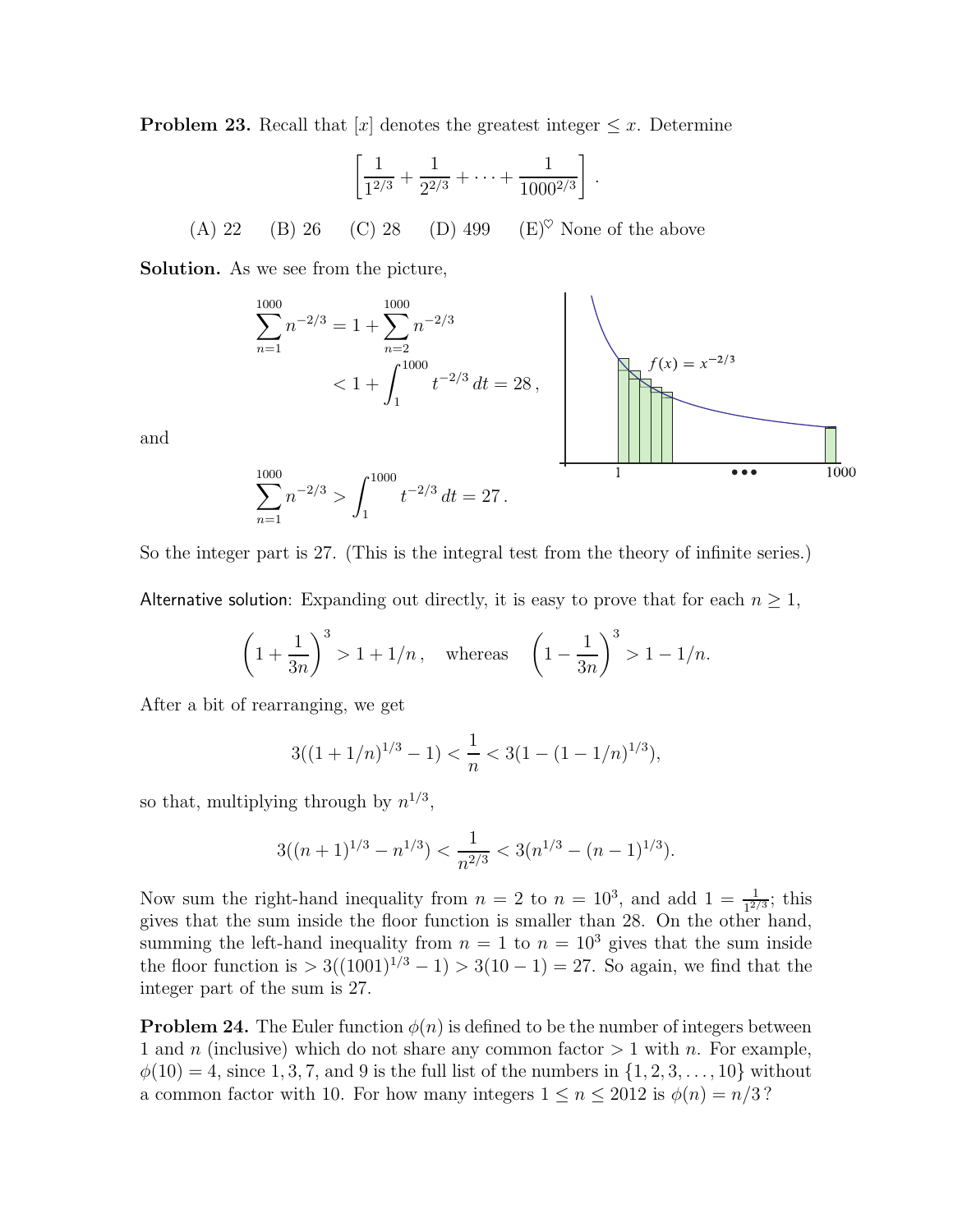(A) 4 (B)<sup> $\heartsuit$ </sup> 30 (C) 60 (D) 335 (E) None of the above

**Solution.** By inclusion-exclusion, one can prove that for each positive integer  $n$ ,

$$
\frac{\phi(n)}{n} = \prod_{p|n} (1 - 1/p),\tag{1}
$$

where the right-hand product is over the primes dividing  $n$ . From this, we deduce the following two useful facts:

- The ratio  $\phi(n)/n$  depends only on the set of primes dividing n (and not the powers to which they occur).
- The largest prime p dividing the denominator of  $\phi(n)/n$  is the same as the largest prime dividing *n*. (This is because *p* cannot divide a product of  $p' - 1$ 's, for smaller primes  $p'$  dividing  $n$ .)

It follows that if  $\phi(n)/n = 1/3$ , then 3 is the largest element of the set of primes S dividing n. So the only possibilities for S are  $\{2,3\}$  and  $S = \{3\}$ . Since  $\phi(3)/3 = 1/2$ , the only genuine possibility is  $S = \{2, 3\}.$ 

So the integers n with  $\phi(n)/n = 1/3$  are exactly the integers of the form  $2^a 3^b$ , with  $a, b \ge 1$ . For each b, let us count the number of possible a so that  $2^a 3^b \le 2012$ . Since  $3^7 = 2187 > 2012$ , we need  $1 \le b \le 6$ . If  $b = 1$ , we need  $1 \le a \le 9$ . If  $b = 2$ , we need  $1 \le a \le 7$ . If  $b = 3$ , we need  $1 \le a \le 6$ . If  $b = 4$ , we need  $1 \le a \le 4$ . If  $b = 5$ , we need  $1 \le a \le 3$ . Finally, if  $b = 6$ , only  $a = 1$  works.

So the total number of such  $n$  up to 2012 is

$$
9 + 7 + 6 + 4 + 3 + 1 = 30.
$$

**Problem 25.** Two circles, of radii 1 and 3, respectively, are inscribed in  $\angle POQ$ , as shown. They are also tangent to  $\overline{AB}$ , with P on  $\overline{OA}$  and B on  $\overline{OQ}$ . If  $OP = 3$ , what is AB?



Solution. We do not know any solution using just plane geometry. In 1822 Dandelin gave the following proof that slicing a cone with a plane (at the appropriate angles) gives an ellipse. As pictured to the right, if we slice with a plane,